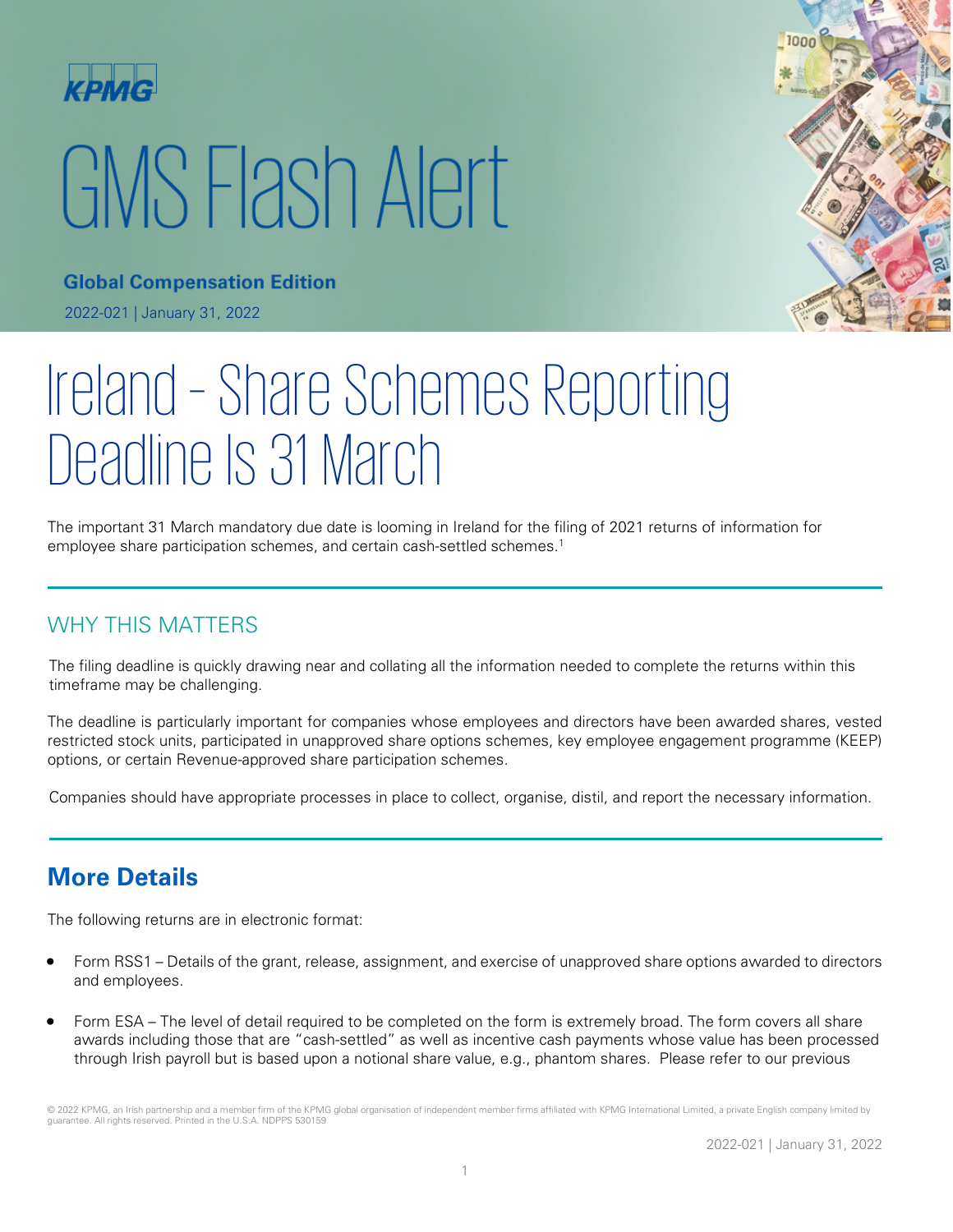alerts (GMS [Flash Alert](https://home.kpmg/xx/en/home/insights/2021/06/flash-alert-2021-188.html) 2021-188 (30 June 2021)) for more information on what share awards will fall within the scope and outside the scope of this form.

- Form ESS1 Details of certain events and transactions on shares held by an Irish Revenue Approved Profit Sharing Scheme (APSS) trust.
- Form KEEP 1 Details of Key Employee Engagement Programme share options which are granted to employees and directors of certain small - and medium-size enterprises.

#### **Penalties**

Failure to comply with this mandatory filing obligation can result in a monetary penalty. In the case of Revenue-approved schemes (such as approved profit-sharing schemes, employee share ownership trusts, and "save as you earn" share option schemes), Revenue approval of the scheme can be withdrawn, and for KEEP share option schemes, the company would no longer be considered as a qualifying company.

# **Mechanics of Reporting**

The electronic Forms ESA, ESS1, KEEP1, and RSS1, are in a spreadsheet format which must be uploaded on the Revenue Online System (ROS). Only registered ROS users may access and upload returns. Additional time should be factored in by employers if they need to obtain a Share Scheme Registration number ("SSR") and make sure that their tax adviser (if filing the return on their behalf) is linked as their tax agent with Revenue, in order to help ensure the forms are filed on time.

# **Filing in Paper Forms SRSO1, ESOT1**

A separate 31 March 2022 mandatory filing requirement also applies to the following Revenue-approved share participation schemes:

- Form SRSO1 for "save as you earn" share options.
- Form ESOT1 for employee share ownership trust transactions.

These filings continue to be in paper form.

#### KPMG NOTE

Employers should consider the following:

- Reviewing current share plans and cash-based incentive arrangements to help ensure that the taxation and reporting position are fully understood – this may also be an opportunity to consider whether the current arrangements remain fit for purpose.
- Identifying the stakeholders that will be responsible for providing the information needed.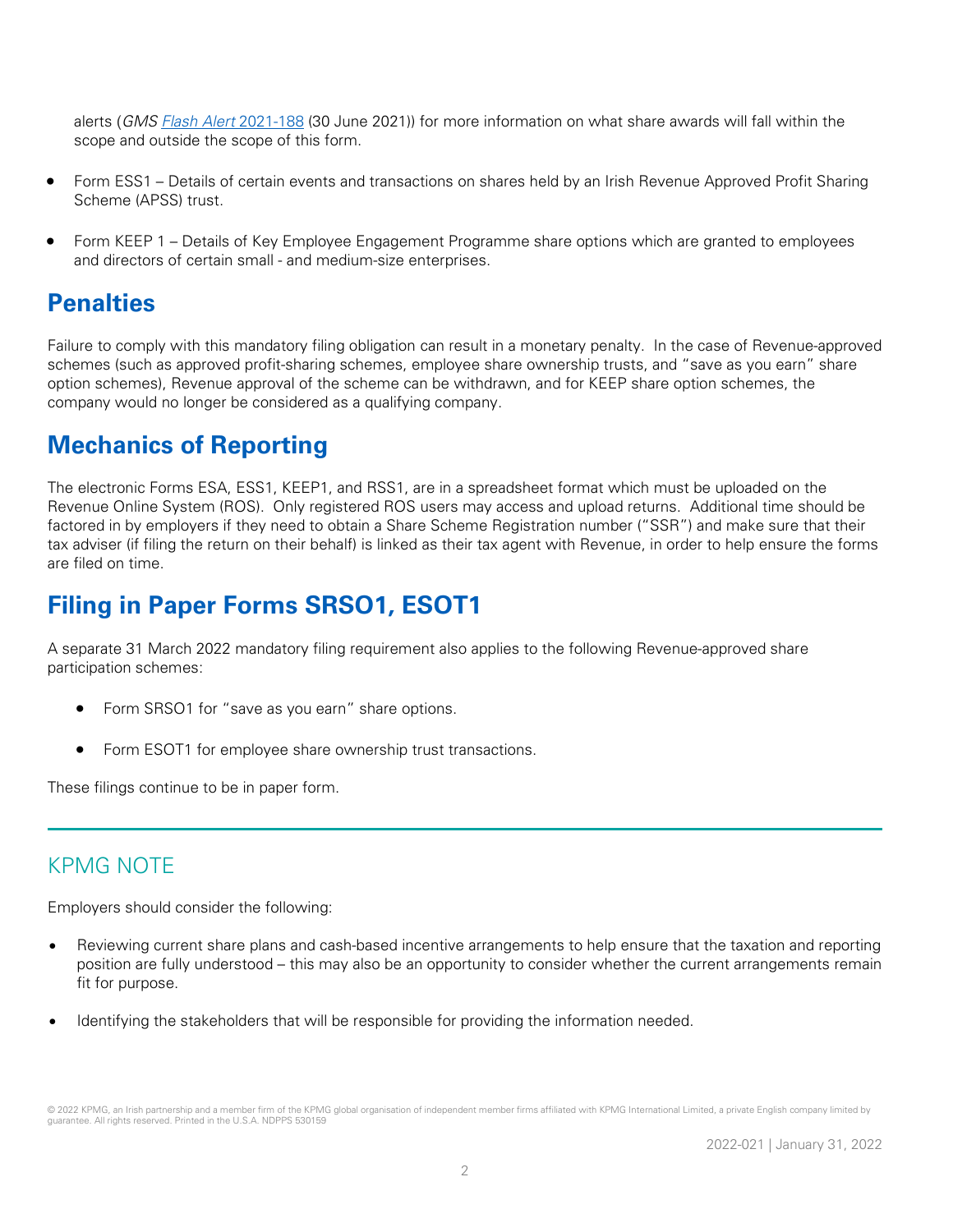#### KPMG NOTE (cont'd)

- Documenting the processes and procedures relating to securing the information including, where possible, automation.
- Assessing the reporting obligations in relation to domestic directors and employees and globally-mobile employees.
- Preparing an employee communication regarding the information that will be disclosed to Ireland's Revenue.

If you have any queries in relation to the above or if would like any assistance in relation to preparation and completion of the forms, or implementing appropriate procedures, as well as issuing employee communications, please contact your qualified tax adviser or a member of the Global Mobility Services/People Services team or Reward Advisory Services team with KPMG in Ireland (see the Contact Us section below).

#### FOOTNOTE:

1 See Revenue's webpage ["Shares for employees"](https://www.revenue.ie/en/employing-people/shares-for-employees/espp-and-cash-settled-share-based-awards.aspx) for further details.

\* \* \* \*

© 2022 KPMG, an Irish partnership and a member firm of the KPMG global organisation of independent member firms affiliated with KPMG International Limited, a private English company limited by guarantee. All rights reserved. Printed in the U.S.A. NDPPS 530159